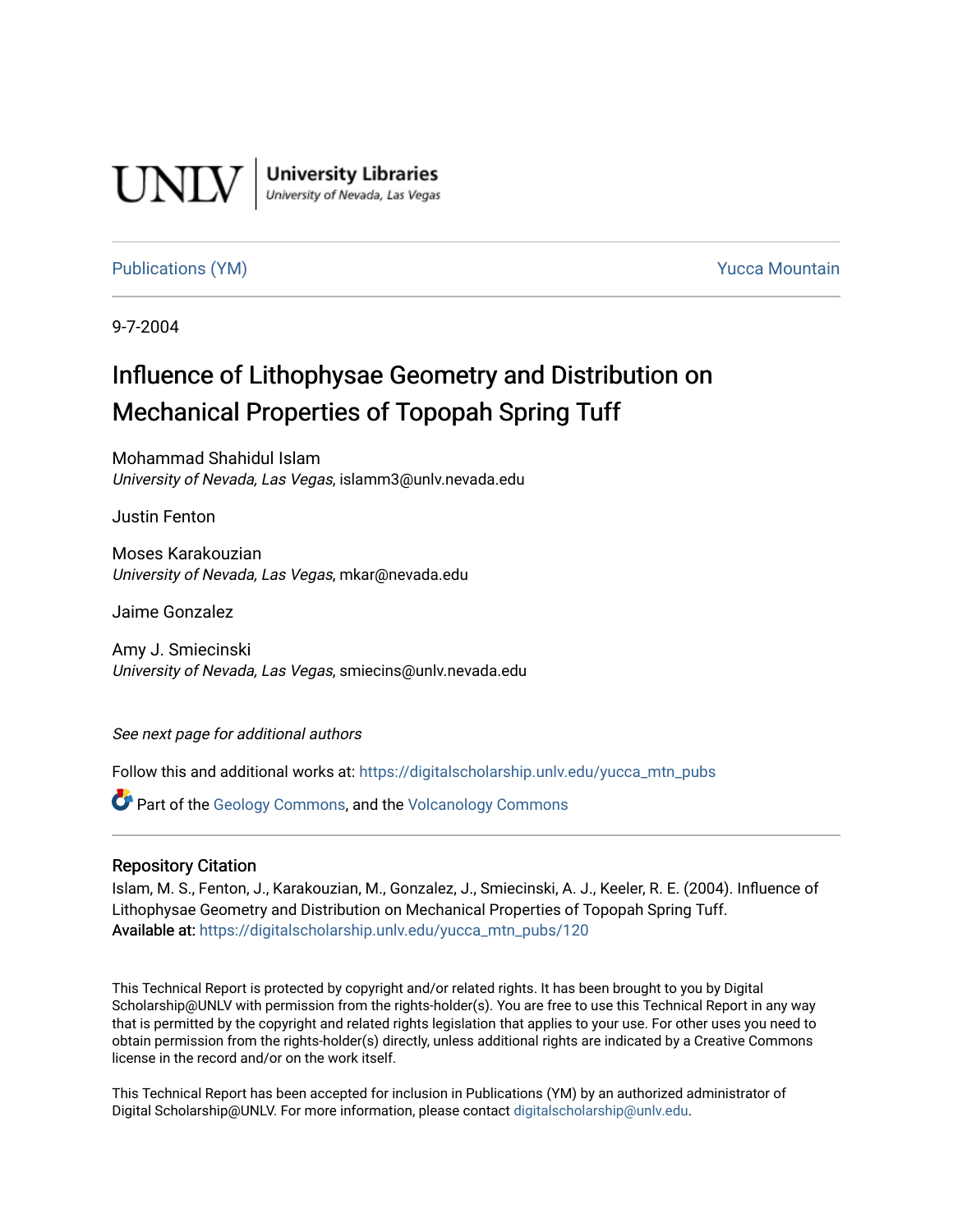#### Authors

Mohammad Shahidul Islam, Justin Fenton, Moses Karakouzian, Jaime Gonzalez, Amy J. Smiecinski, and Raymond E. Keeler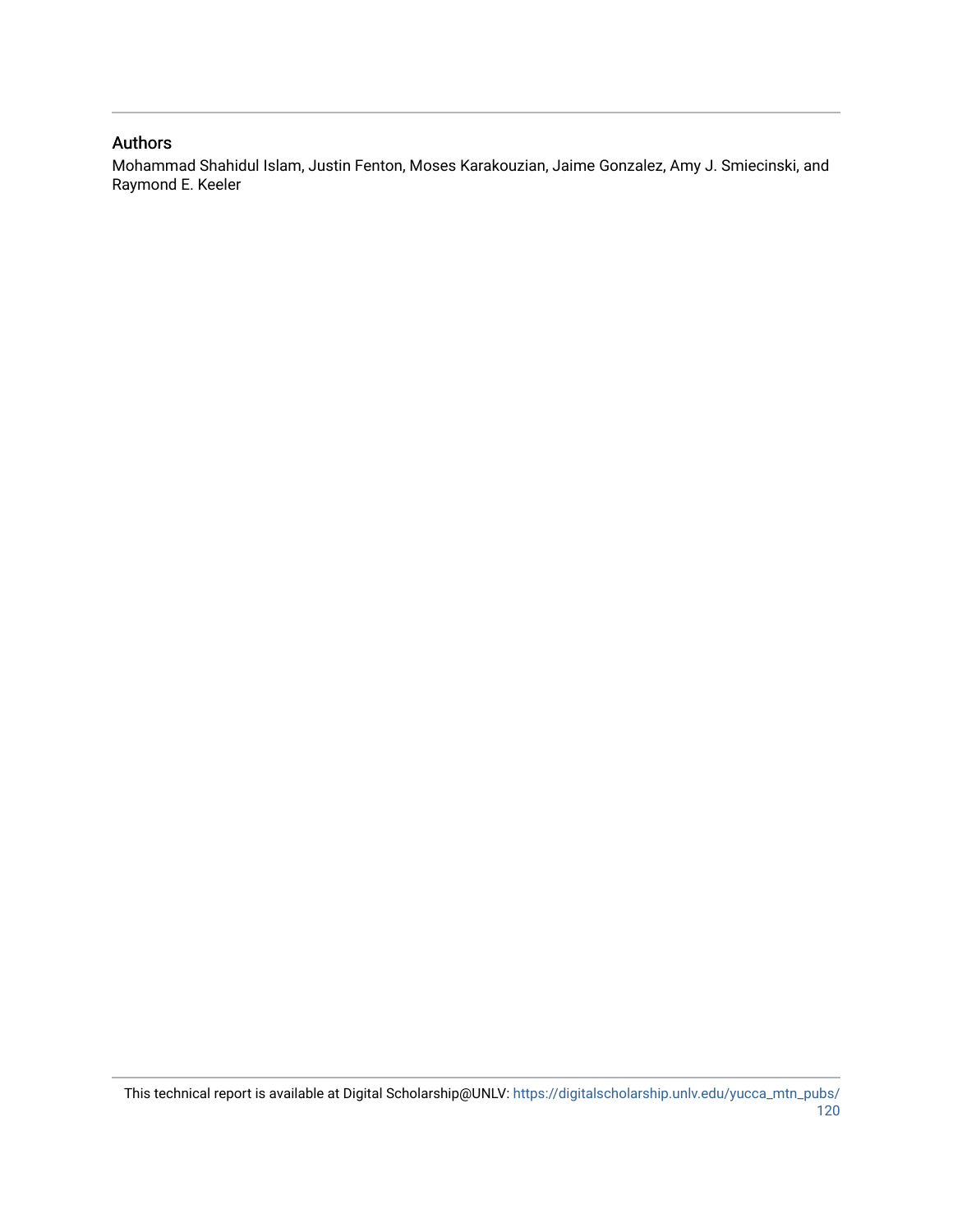

# *University and Community College System of Nevada*  **DOCUMENT CHANGE NOTICE (DCN)**

**page 1 of\_1\_** 

#### **DCN No.! to Document No.** SIP-UNLV-033, **Revision Qj Effective Date:** 9/7104.

**Document Title:** Influence of Lithophysae Geometry and Distribution on Mechanical Properties of Topopah Spring Tuff

**Identify applicable affected page, section, paragraph, attachment, exhibit, table, figure, or other:** 

**Delete the following: Subtask 4, "Numerical Analyses Using 20 UDEC"** 

This DCN may be cancelled to restore original scope to the SIP.

| Approved by:<br>Date: $3/3/05$<br>PI: $\sqrt{2}$<br>(Signature)<br>Print name: Moses Karakouzian                                                                                                |
|-------------------------------------------------------------------------------------------------------------------------------------------------------------------------------------------------|
| Date: 3-24-05<br>QA Manager:<br>(Signature)<br>Print name: Amy J. Smiecinski                                                                                                                    |
| QA Manager evaluated acceptability, that it does not violate quality requirements, and for impacts to other procedures; signature above<br>documents this evaluation as successfully completed. |
| Send electronic version of this DCN to Webmaster.<br>Attach this DCN as first page of hard copies of document, if any.                                                                          |
|                                                                                                                                                                                                 |

QAP-2.0-3, Rev. 8/4/04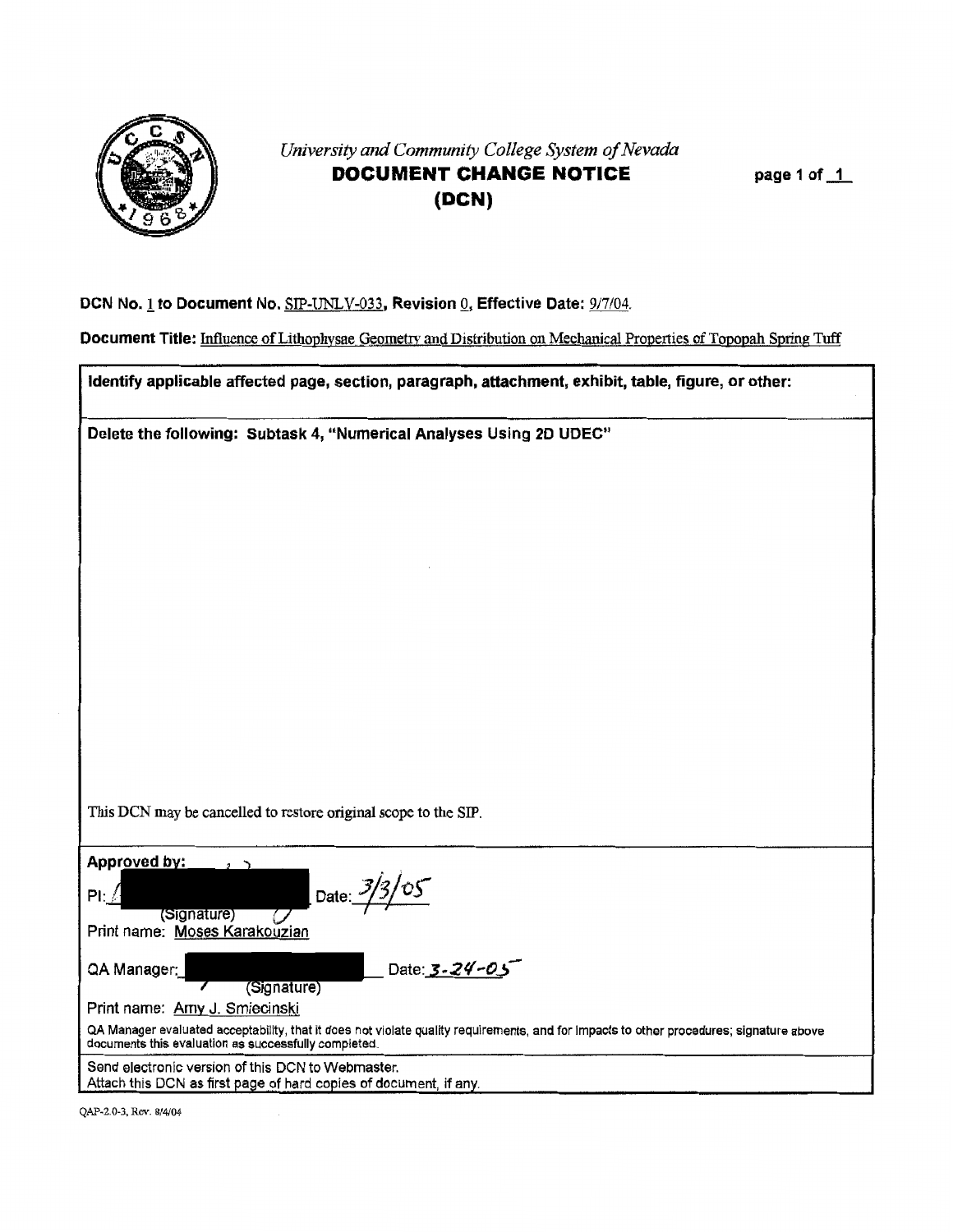

# University and Community College System of Nevada (UCCSN) Scientific Investigation Plan (SIP)

| Task Title:                               | <b>Influence of Lithophysae Geometry and Distribution</b><br>on Mechanical Properties of Topopah Spring Tuff |                                   |  |
|-------------------------------------------|--------------------------------------------------------------------------------------------------------------|-----------------------------------|--|
| Task Number:                              | <b>ORD-FY04-013</b>                                                                                          |                                   |  |
| Document Number:                          | SIP-UNLV-033                                                                                                 |                                   |  |
| Revision:                                 | $\bf{0}$                                                                                                     |                                   |  |
| <b>Effective Date:</b>                    | September 7, 2004                                                                                            |                                   |  |
| Author:                                   | Mohammad Islam<br>Justin Fenton                                                                              | 8 19 04<br>$8/19$ of              |  |
| Approvals:                                |                                                                                                              |                                   |  |
| Moses Karakouzian, Principal Investigator |                                                                                                              | 8/26/6                            |  |
|                                           |                                                                                                              | $\frac{\frac{8}{3}}{\frac{8}{3}}$ |  |
|                                           | Jaime Gonzalez, <i>(</i> pchnical Task Representative                                                        |                                   |  |
|                                           |                                                                                                              | $47.3 - 04$<br>89.2-04            |  |
| Amy Smiccinski, QA Manager                |                                                                                                              | <b>Approval Date</b>              |  |
| Raymond Keeler, Project Director          |                                                                                                              |                                   |  |
|                                           |                                                                                                              |                                   |  |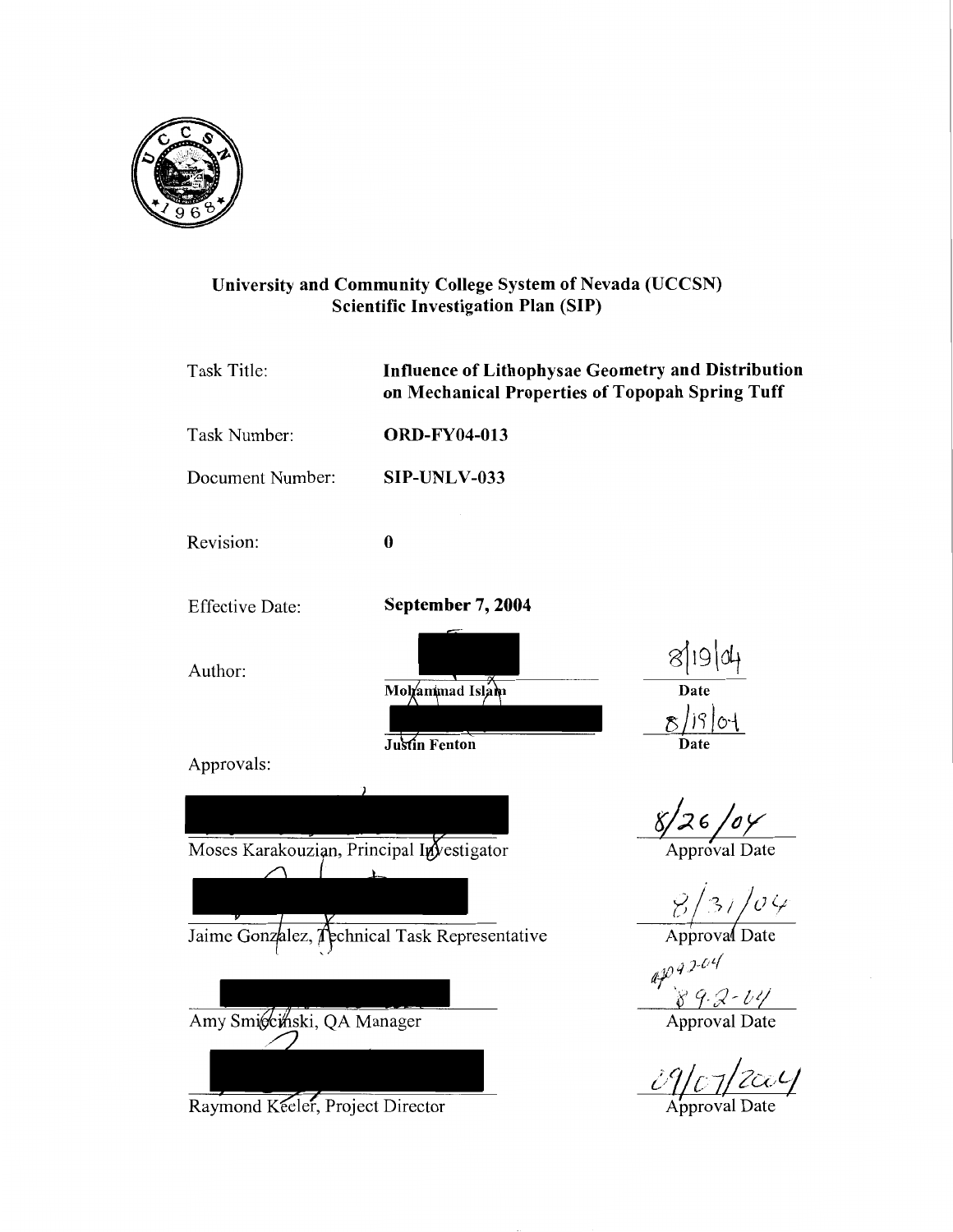# **REVISION HISTORY**

Revision Number Effective Date Description and Reason for Change

0 09/07/2004 Initial Issue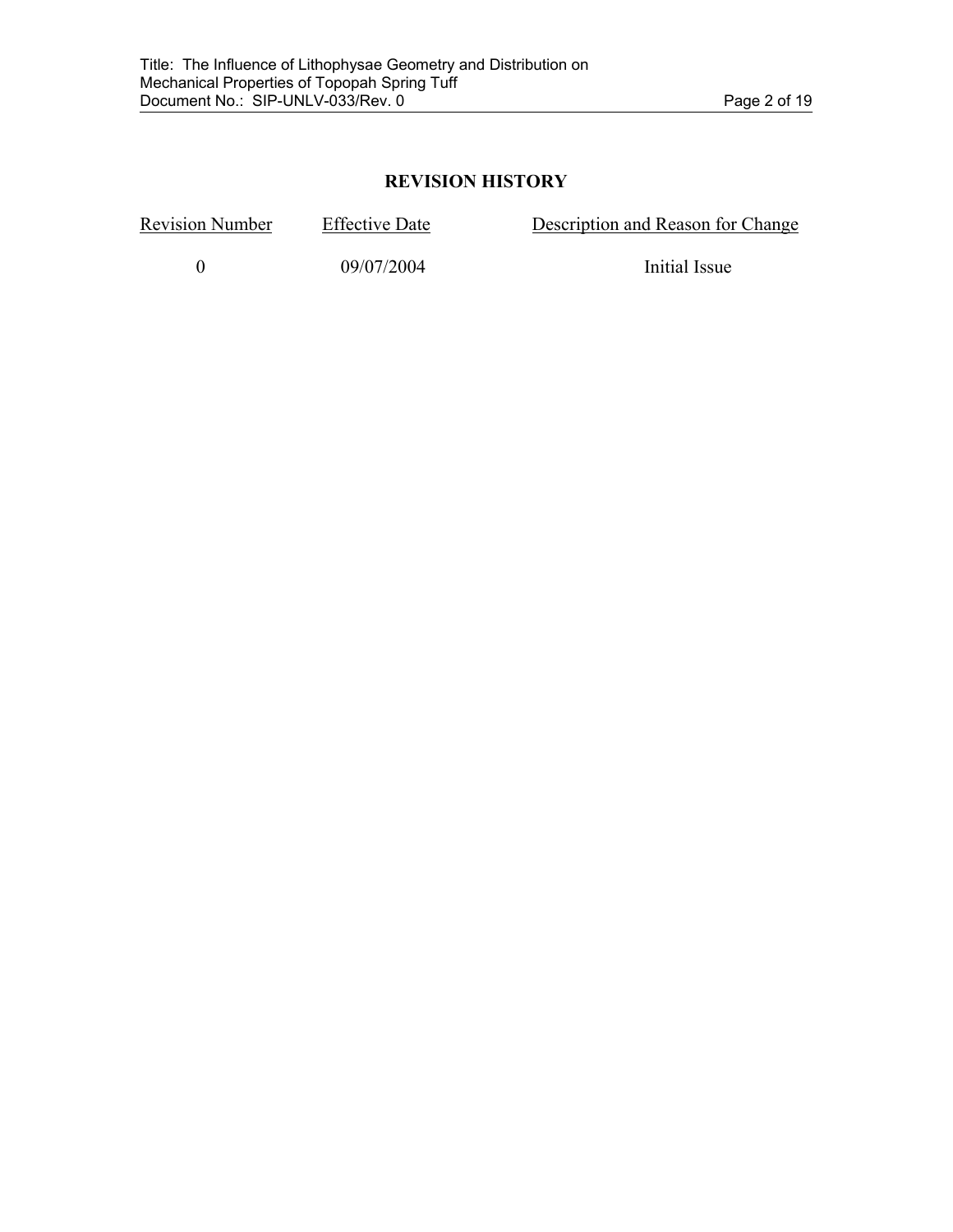## **1.0 INTRODUCTION**

 The current Site Recommendation study for the proposed high level nuclear waste repository at Yucca Mountain locates the repository emplacement drifts approximately 81% within the lower lithophysal unit of the Topopah Springs Formation (Tptpll), 4% within the upper lithophysal unit of the Topopah Springs Formation (Tptpul), and roughly 15% within the middle, non-lithophysal unit (Tptpmn) of the same formation. A major geomechanical issue facing the Yucca Mountain Project is to understand the thermomechanical behavior of lithophysal tuff, which comprises roughly 85% of the repository host rock.

The mechanical response is complex due to the presence of voids of varying shape, size, and distribution within a hard, brittle rock matrix. During past years, significant testing and numerical modeling investigation has been performed to assist in understanding the mechanical behavior of lithophysal rock. A series of large-scale laboratory and in-situ scale field tests have been performed to provide data on both lithophysal porosity and size effects on rock mass strength and deformability. Even with this testing program, the database of mechanical properties for this rather complex material is small. Since it is very difficult to core the lithophysal rock and since it is impossible to perform a large number of in-situ compression experiments, an alternative approach to understanding variability and uncertainty of rock mass properties needs to be developed.

Recently, numerical modeling using PFC (Particle Flow Code) and UDEC has been used to estimate the potential bonding strength and deformability of the lithophysal rock mass as a function of lithophysal porosity. The PFC is a "micromechanical" discontinuum model in which the rock matrix is represented by a large number of spheres that are bonded at their contact points with simple strength and stiffness bonds. As a rock is stressed, these bonds will deform, giving rise to elasticity; also, the bonds may fail, giving rise to complex material response. Nonetheless, numerical models need to be calibrated to represent the actual material behavior.

An understanding of the variations and uncertainties in tuff mass properties due to lithophysae is very important to better understand the mechanical behavior of the host rock. The purpose of this task is to provide greater confidence in the range of data variability and to enable the use of the numerical model for future prediction of lithophysal porosity effects.

## **2.0 SCOPE OF WORK**

Due to the difficulty of coring rock specimens containing various sizes of cavities, analog materials can be used to simulate repository rock. The work in this current task is a continuation and refinement of the work performed in Task 27 of Co-operative Agreement DE-FC28-98NV12081. The current task will address the issues that were identified in Task 27. Specifically, these issues relate to the influence of the geometry and the distribution of lithophysae on the deformation and strength properties of Topopah Spring Tuff. The scope of the current task consists of conducting an experimental study utilizing an analog material as well as performing numerical analysis using UDEC software.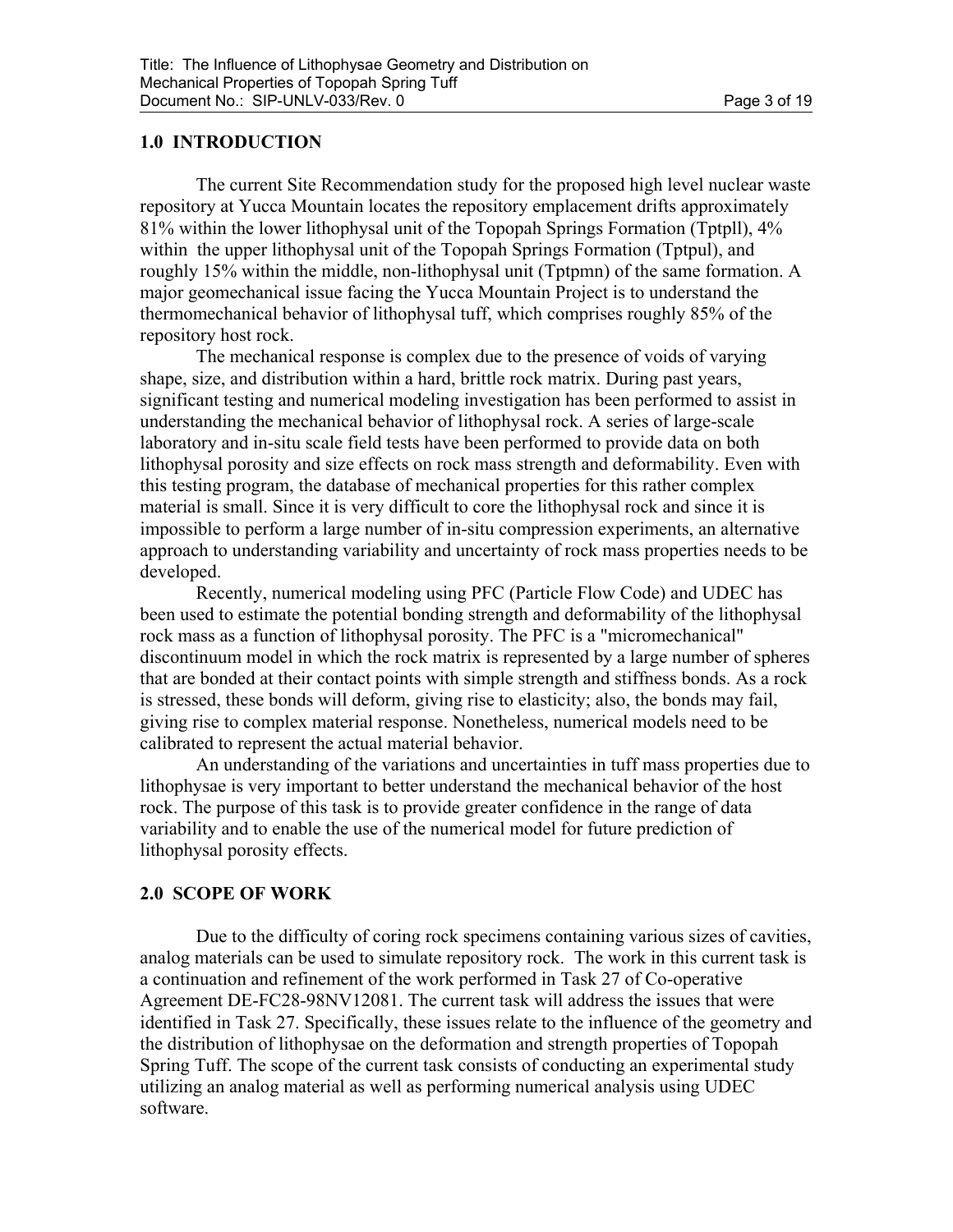Mechanical testing on an analog material in which the lithophysal porosity, void shape, void size, and void distribution are accurately controlled will be conducted and will thus enhance our knowledge on the engineering properties of lithophysae-rich tuff. The information gathered as part of this study will include elastic (Young's) modulus and uniaxial compressive strength.

Collected data will be used to verify the numerical models generated by UDEC. These numerical models will be generated via the simulation of the analog material tests. Test data will also provide the confirmatory or corroborative data necessary to support the lithophysal material numerical model constitution that is presently being conducted by Bechtel-SAIC for the Department of Energy.

#### **2.1 SUBTASKS**

This study includes five (5) Subtasks to be completed during its 24 month duration. The Quality Assurance (QA) programs will apply to all Subtasks as referenced in section 2.2. The Subtasks are described below:

**Subtask 1.** *Test Planning*: As appropriate, develop a laboratory testing plan, including the analog material(s) to be tested, type of test(s), test configuration(s), testing methodology(s), procedure(s) and necessary apparatus(es), to measure the effects of lithophysal geometry and distribution on the deformation and strength properties of Topopah Spring Tuff, and to determine appropriate test parameters, including loading ranges. The result of this work element will be a test matrix identifying the number of specimens, size of the specimens, cavity configurations, and cavity distributions. The test matrix will be achieved by extracting information from DOE technical reports, panel mappings, core specimen pictures, and through consultations with DOE/Bechtel-SAIC technical staff.

 **Subtask 2.** *Material Scoping*: Analog materials will be reviewed and evaluated to determine an ideal material for this task. The purpose of material scoping is to ensure the use of an analog material that has properties as similar to lithophysal rock as possible while maintaining viability for this Task.

 **Subtask 3.** *Specimen Preparation*: Specimens will be prepared using the analog material determined in Subtask 1. Preparation will be accomplished through the use of a mold that will create specimens with holes completely extended throughout the specimens. The number and size of the specimens and the sizes, shapes, and distribution of the cavities will be according to the test matrix developed in Subtask 1.

 **Subtask 4.** *Testing*: The analog specimens will be tested uniaxially for elastic modulus and compressive strength. The testing equipment will allow for the application of axial loads to the specimen as well as measure axial deformations during testing. The axial force will be measured by a load cell and the axial deformations will be monitored by LVDTs. From axial stress and strain, elastic modulus and uniaxial compressive strength will be computed. Test results will then be analyzed to assess the influence of the geometry and distribution of cavities on the elastic modulus and strength.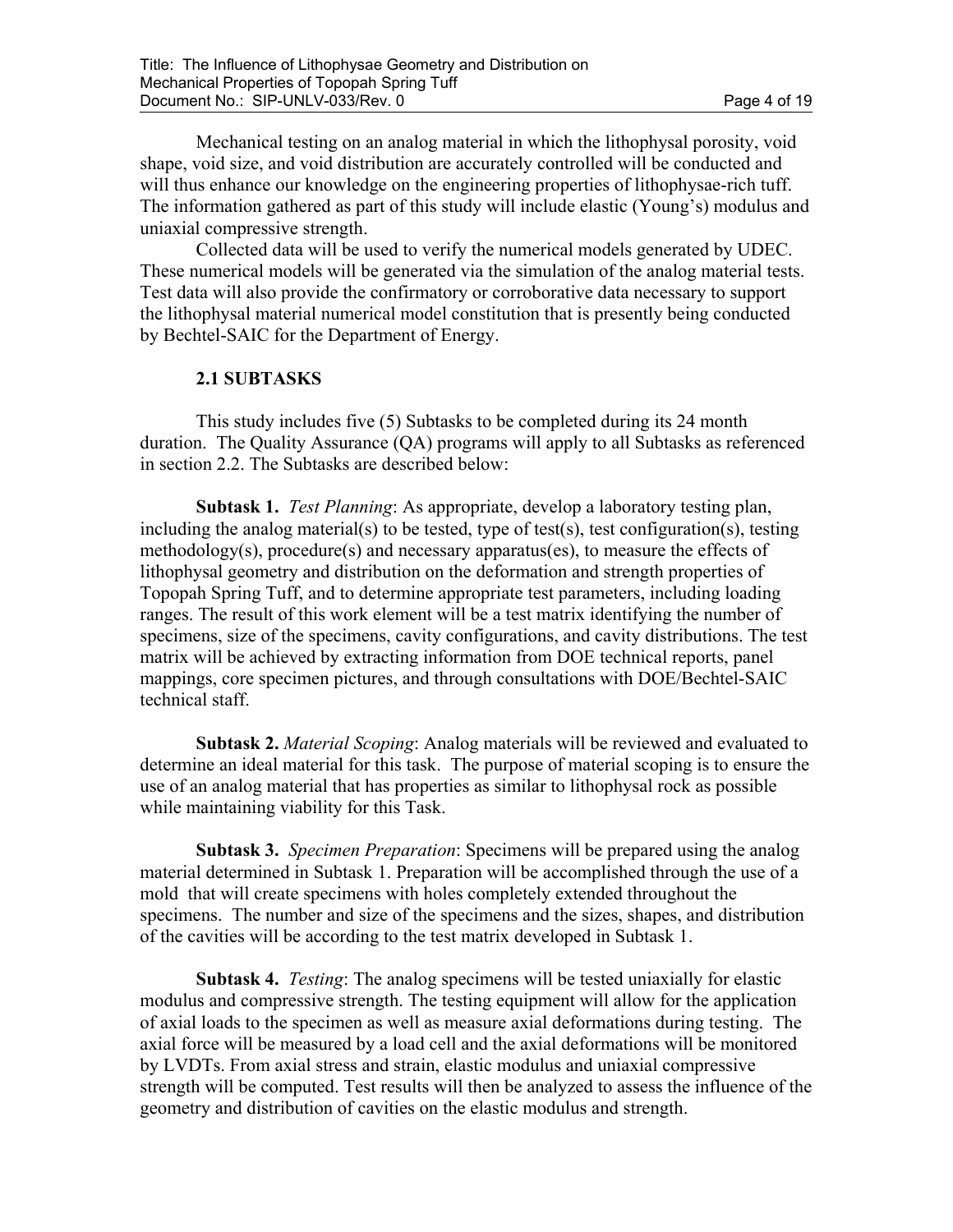**Subtask 5.** *Numerical Analysis*: Numerical analyses using UDEC developed by ITASCA will be conducted. These analyses will simulate the tests to be conducted as described in Subtask 3. The results of the analyses will then be compared to the results found from analog material testing.

## **2.2 COMPLIANCE WITH THE QUALITY ASSURANCE PROGRAM**

The results of this study will be utilized by DOE as a guideline for the possible modification and/or confirmation of DOE's philosophy regarding the effects of lithophysal porosity on rock mass stress-strain properties. The stress-strain data are needed to verify input values currently being used for analysis. Accordingly, this proposed study under the cooperative agreement will be quality affecting. Due to the task's quality affecting nature, this work is subject to University and Community College System of Nevada (UCCSN) Quality Assurance (QA) requirements.

Since the proposed study includes both analytical and experimental work, an extensive QA effort is incorporated into the scope of work to ensure that the UCCSN QA program is satisfied.

## **3.0 APPROACH**

To complete this task, the proposed study is divided into (5) Subtasks. The completion of these Subtasks will allow for the influence of lithophysae geometry and distribution on the mechanical properties of Tptpll to be evaluated.

 Subtask 1 will yield a completed test matrix that will be used to construct and test analog specimens as described in Section 3.2 (Test Plan). This test plan will be used to meet the objectives of Task 013.

## **3.1 SEQUENCE OF WORK**

The five Subtasks will be completed with three funding cycles totaling 24 months. Prior to the start of any Subtasks, all QA requirements will be addressed. Subtask 1: Test Planning must be completed prior to the commencement of the remaining Subtasks. The Subtasks that will be performed during each cycle are described below.

Cycle I: 02/01/04 through 09/30/04 Cycle II: 10/01/04 through 09/30/05

- 
- Subtask 2: *Material Scoping*  Subtask 4: *Testing*
- Subtask 3: *Specimen Preparation*  Subtask 5: *Numerical Analysis*

Cycle III: 10/01/05 through 01/31/06

• Subtask 5: *Numerical Analysis*

- Subtask 1: *Test Planning* Subtask 3: *Specimen Preparation* 
	-
	-

 <sup>•</sup> Subtask 4: *Testing*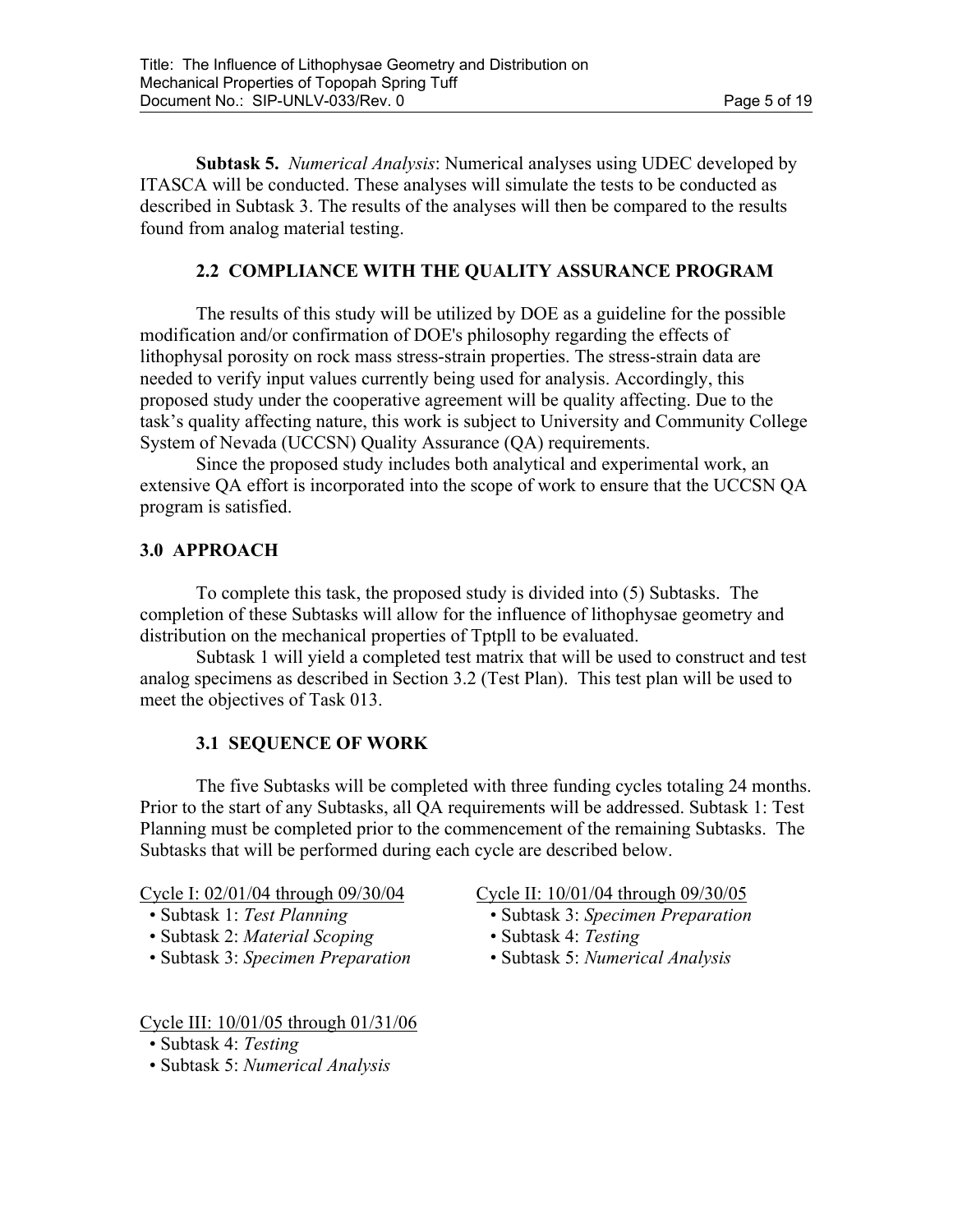# **3.2 EXPERIMENTAL TEST PLAN**

## A. Overview

To verify the results found through UDEC modeling, plane strain compression testing will be performed on a variety of analog specimens. The specimens will be nominal cubes composed of an analog material – plaster of Paris or Hydro-Stone<sup>®</sup> Gypsum Cement.

Specimens will be fashioned to contain holes that extend through the entire specimen so that they may be evaluated in two dimensions (2D). To ensure the representativeness of individual specimens, each specimen will be triplicated.

## B. Analog Material

The analog material is to be determined. It will be determined by the completion of Subtask 1 and is Decision Point 1 (DP 1). Two analog materials have been identified: plaster of Paris and Hydro-Stone® Gypsum Cement.

- *Plaster of Paris:* This material provides a compressive strength of approximately 1750 psi. It is moldable and representative. Through preliminary tests and previous experience, this material has been shown to be feasible.
- *Hydro-Stone*<sup>®</sup>: This material provides very high compressive strength of approximately 10,000 psi. It is described as moldable; however, preliminary testing must be done to assure it meets all requirements necessary for this task.

# C. General Specimen Geometry

- *Specimen Shape and Size:* The basic geometry of all specimens will remain constant. All specimens will be cubes with nominal dimensions of  $6"$  x  $6"$  x  $6"$  (Length x Width x Height).
- *Presence of Holes:* Specimens will contain holes of various shapes and sizes; however, all holes will extend completely through the specimen. This uniformity will allow 3-dimensional specimens to be evaluated as 2-dimensional specimens.
- *Lithophysal Porosity:* Lithophysal porosity, is the ratio of the volume of the lithophysae to the volume of the entire specimen. For this Task, a specimen's porosity will refer to the lithophysal porosity of a specimen. As the lithophysae are uniform holes extended through the length of the specimen, the lithophysal porosity may be expressed by the following equation:

*Lithophysal total*  $\text{Porosity}(n) = \frac{A_{\text{holes}}}{A_{\text{total}}}$ 

# D. Internal Specimen Geometry

The internal geometry of specimens will vary with respect to the holes that are found within the specimen.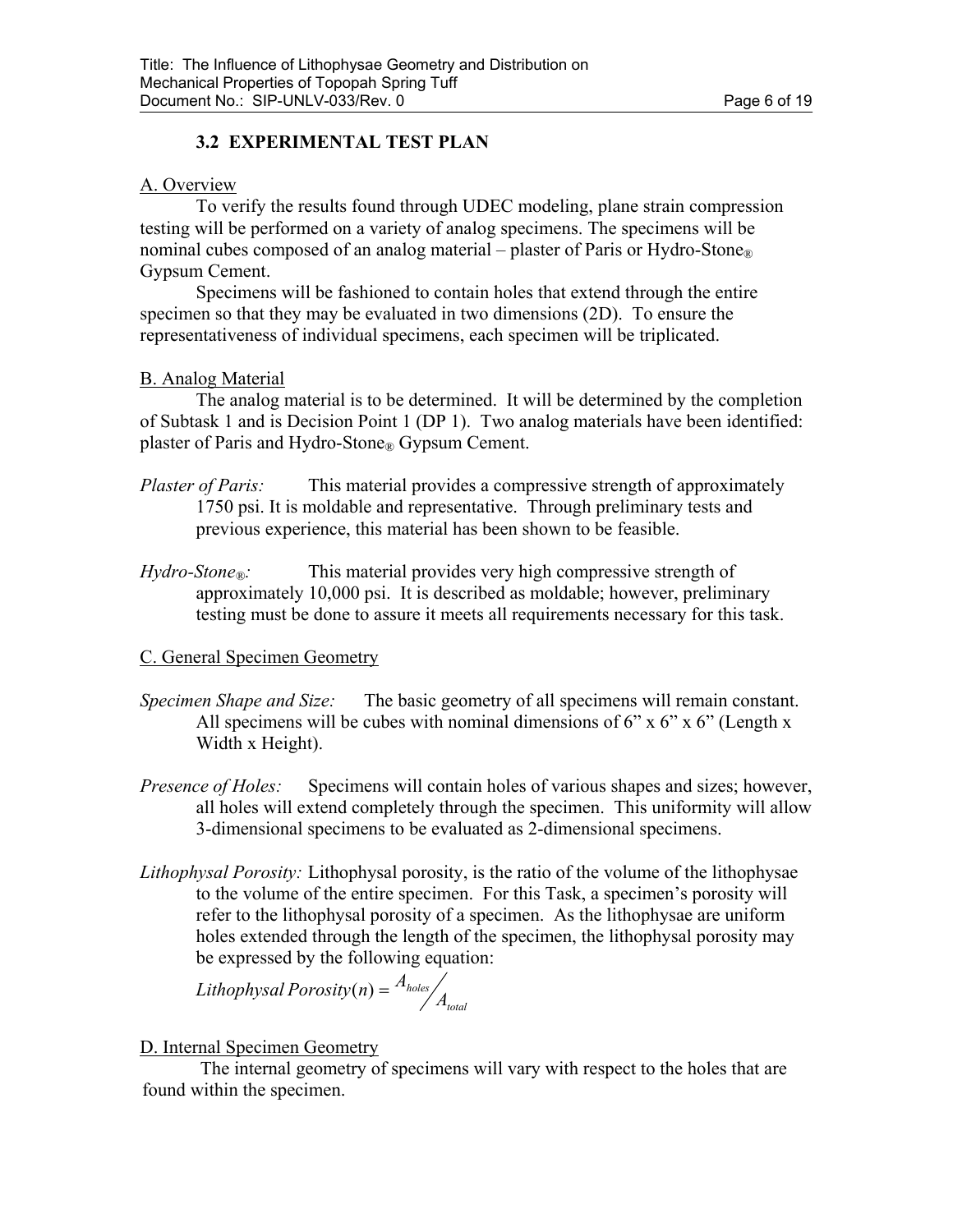- *Location of Holes:* The location of individual holes will be provided using x- and ycoordinates. Both the x- and y-axis pass directly through the center of the specimen; thus, the center of the specimen will be the origin.
- *Bridge Distance:* Bridge distance is the distance (B.D.) between two adjacent holes. The bridge distance of two circular holes is shown in Figure 3.2.1. This length will vary depending on hole location, shape, and size. In general, specimens will be generated by using three different bridge distances:  $B.D. \geq 0.25$ ";  $B.D. \ge 0.10$ "; and  $B.D. \ge 0.50$ ".



**Figure 3.2.1: Bridge Distance** 

## E. Holes Properties

- *Hole Shape:* This property refers to the geometry and relative rotation of the hole within the actual specimen. Three different shapes of holes will be used.
	- (1) Circle: These holes will be true circles plane curves everywhere equidistant from given fixed points, centers. The rotation of this shape is not relevant as circles are symmetrical about any axis.
	- (2) Square: Square holes are true squares plane areas with sides of equal distance that intersect at 90-degree angles. The sides of this shape are parallel to the adjacent specimen walls.
	- (3) Diamond: Diamond holes are true squares plane areas with sides of equal distance that intersect at 90-degree angles. The sides of this shape will form 45-degree angles with the specimen walls.
- *Hole Size:* This property reflects the relative characteristic dimensions of each shape. The characteristic dimensions of the holes are diameter for circle  $(d<sub>l</sub>)$  and length for both square  $(d_2)$  and diamond  $(d_3)$ . Sizes are found by transcribing square and diamond holes within respectively sized circular holes. This process is displayed in Figure 3.2.2 and was used to compute the sizes found in Table 3.2.1.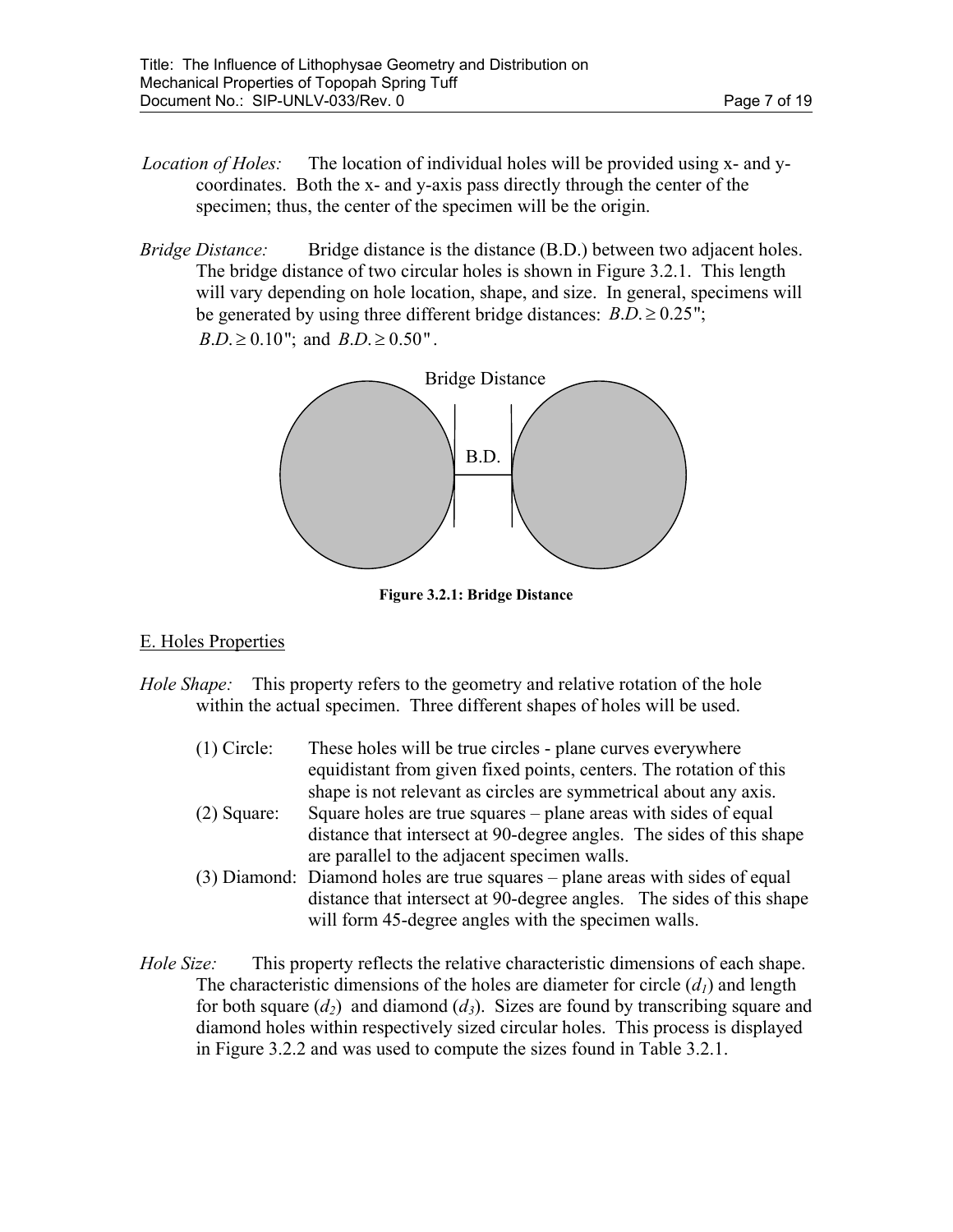| <b>Hole Size</b> | <b>Characteristic Dimension (inches)</b> |        |         |  |
|------------------|------------------------------------------|--------|---------|--|
|                  | Circle                                   | Square | Diamond |  |
| Small            | 0.500                                    | 0.3536 | 0.3536  |  |
| Medium           | 0.875                                    | 0.6187 | 0.6187  |  |
| Large            | 1.250                                    | 0.8839 | 0.8839  |  |





**Figure 3.2.2: Relationship of Circle, Square, and Diamond Characteristic Dimensions** 

## F. Testing Constraints

The following constraints will be applied to all test specimens:

1. The ratio of the specimen's length (*D*) to the diameter of the circular hole  $(d_1)$  must fall between 4.8 and 12, and this relationship is shown below.

$$
4.8 \leq \frac{D}{d_1} \leq 12
$$

- 2. All specimens will maintain at least a 0.25" distance between the specimens' outer edges and the nearest hole.
- 3. The lithophysal porosity of the specimen must fall between 0% and 40%,

# G. Specimen Design

Specimens will be designed based on the physical properties described above. Specimens will be generated based on the placement of the first hole. This will be done for all hole sizes and shapes.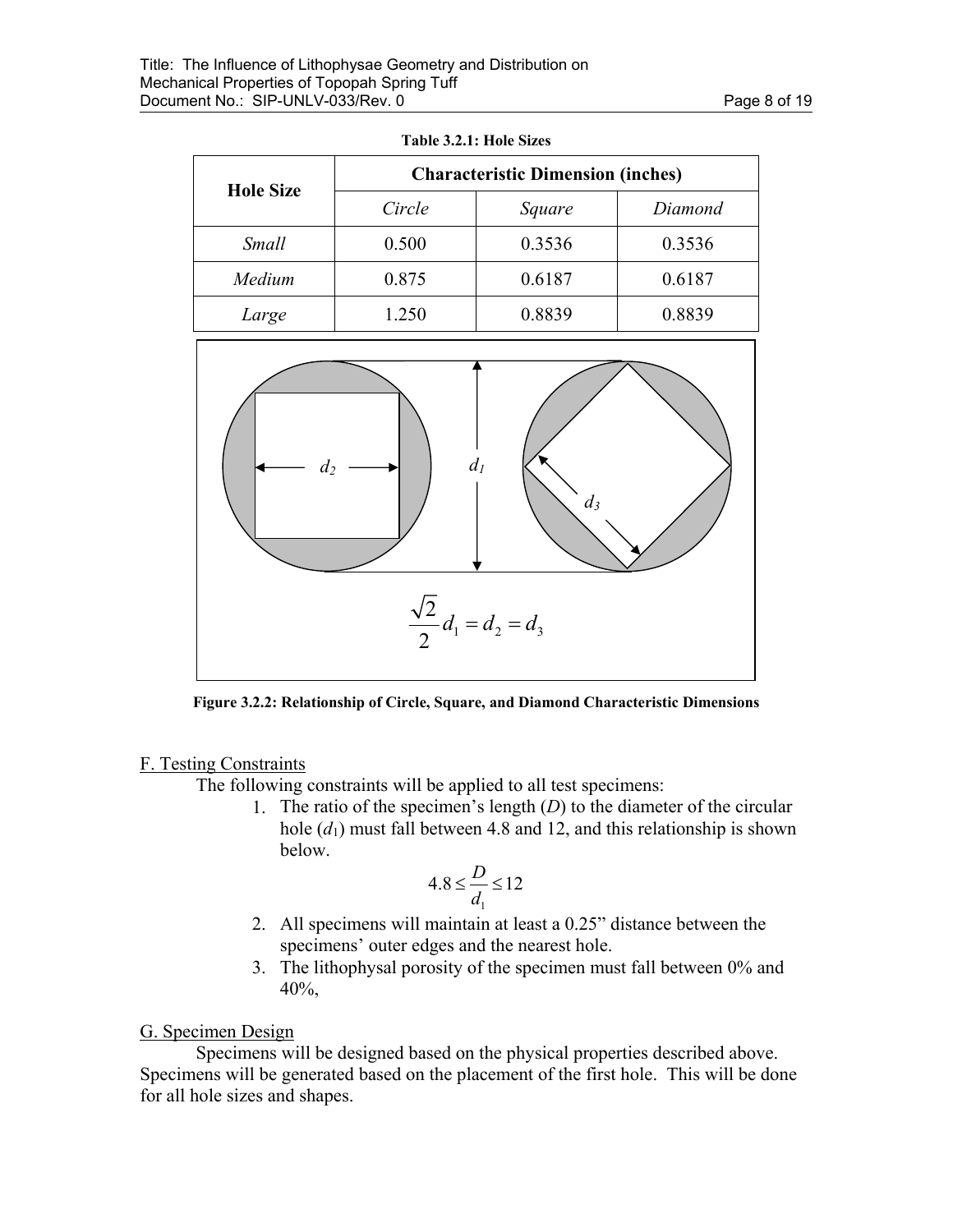*Hole Placement:* An algorithm will be used that randomly places holes within the specimen so that a specified bridge distance is met or exceeded; however, the first hole's starting location will be specified. There are three starting locations that will be used; they are shown in Figure 3.2.3. Holes will be added to the starting locations until no more may be added. These locations are to be determined.



**Figure 3.2.3: Starting Hole Locations** 

#### H. Specimen Selection

 Lithophysal porosity will be the criterion by which specimens will be selected. Figure 3.2.4 displays the porosities of specimens with respect to hole size and number of holes.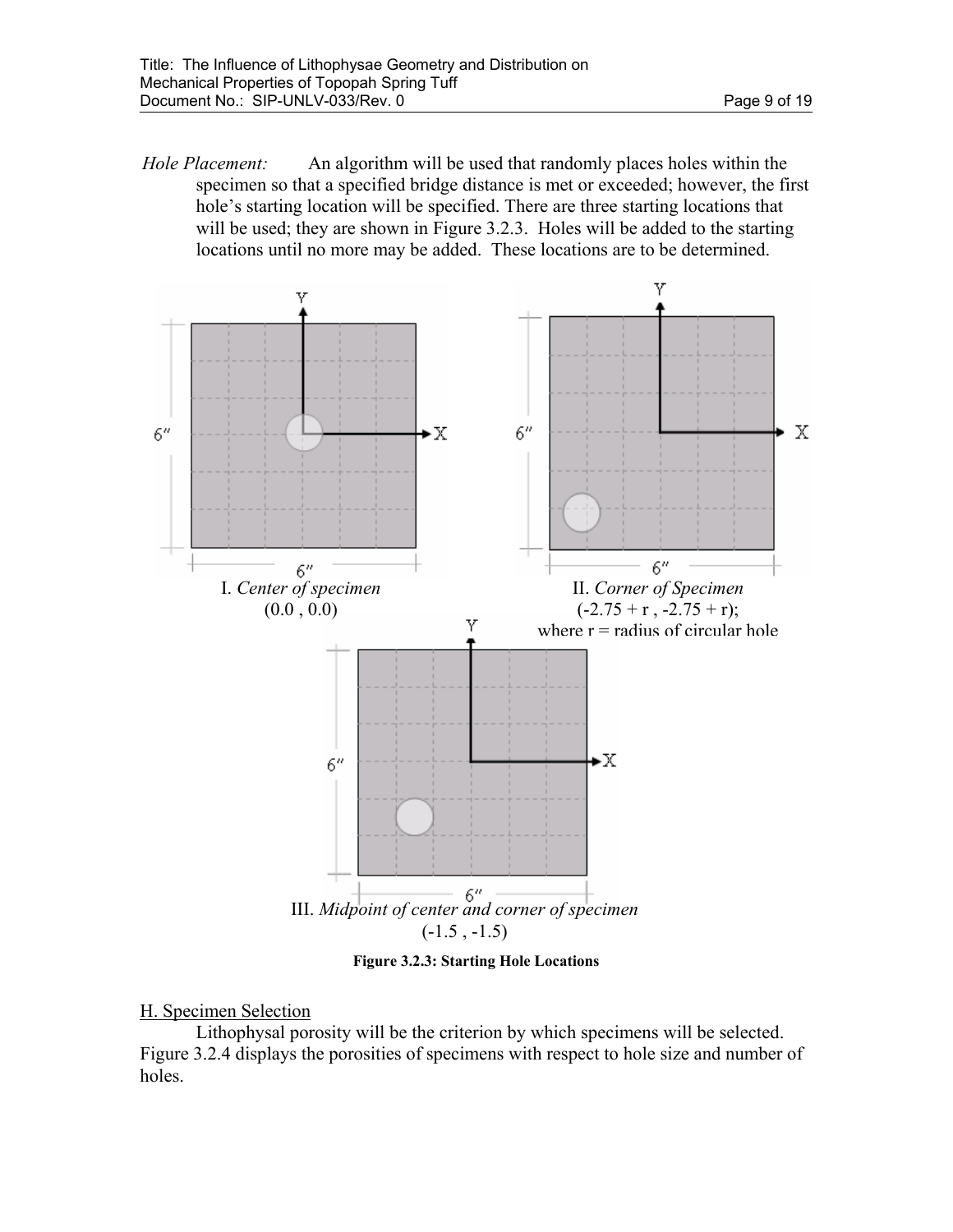

| Figure 3.2.4 |  |
|--------------|--|
|--------------|--|

Specimens containing circular holes with a bridge distance  $\geq 0.25$ " will be the majority that are tested. Those specimens that contain square and diamond holes will be tested to spot check the results found from circular hole testing. Similarly, specimens with bridge distances  $\geq 0.10$ " and  $\geq 0.50$ " will be tested only as spot checks. This is done so that the impact of shape on the specimen and the impact of bridge distance on the specimen may be discovered. Table 3.2.2 displays the preliminary porosities of the specimens that will be tested. The finalized test matrix, providing hole locations and specimen porosity will be prepared in Subtask 1. A total of 162 specimens that have a bridge distance ≥ 0.25" will be tested.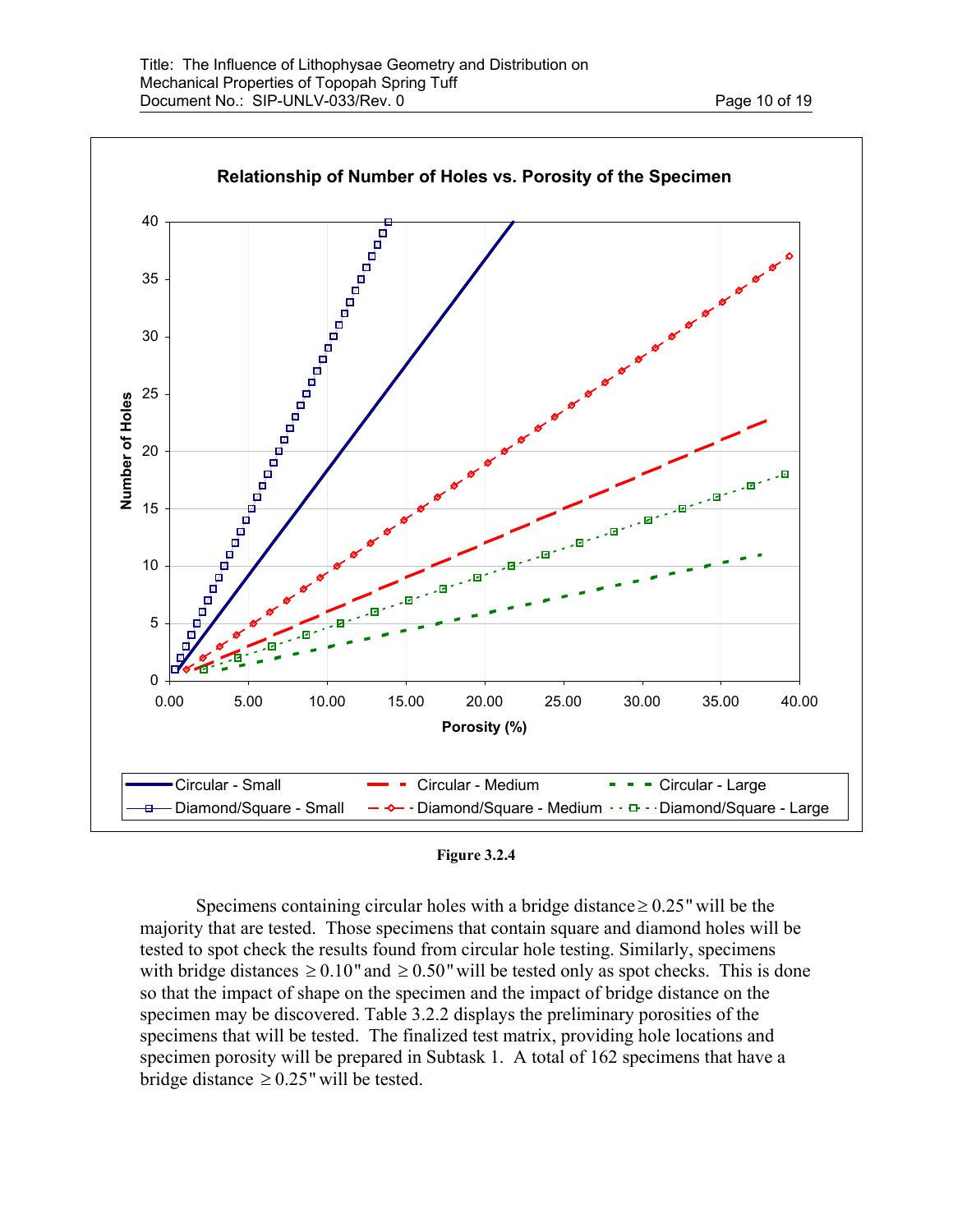| <b>Hole Shape</b> | <b>Hole Size</b><br>(Dimension) | # of Starting<br><b>Hole Locations</b> | Approximate<br><b>Nominal</b><br><b>Porosities</b> | Number of<br>Specimens* |
|-------------------|---------------------------------|----------------------------------------|----------------------------------------------------|-------------------------|
|                   | Small (0.5")                    | $\mathfrak{Z}$                         | 3%, 13%, max                                       | $3*3*3 = 27$            |
| Circular          | <i>Medium</i> $(0.875")$        | 3                                      | 3%, 13%, max                                       | $3*3*3 = 27$            |
|                   | Large $(1.25")$                 | 3                                      | 3%, 13%, max                                       | $3*3*3 = 27$            |
|                   | Mixed                           | $\mathfrak{Z}$                         | 3%, 13%, max                                       | $3*3*3 = 27$            |
| Square            | Medium<br>(0.6187")             | 3                                      | 2%, 8%, max                                        | $3*3*3 = 27$            |
| Diamond           | Medium<br>(0.6187")             | 3                                      | 2%, 8%, max                                        | $3*3*3 = 27$            |

| Table 3.2.2: Preliminary Specimens with Bridge Distance $\geq 0.25$ " |  |  |  |
|-----------------------------------------------------------------------|--|--|--|
|                                                                       |  |  |  |

#### **\* Multiplied by 3 due to triplication of specimens**

Specimen configurations for the remaining two bridge distances,  $B.D. \ge 0.10$ " and  $B.D. \geq 0.50$ ", will be determined after initial test results have been compiled. It is anticipated that approximately 12 specimens from both types of bridge distance will be tested. For a baseline, at least 4 specimens containing no holes will be tested as well; therefore, the total number of specimens to be tested is anticipated to be approximately 190.

#### I. Production of Analog Specimens

Analog specimens will be produced in accordance with UCCSN Quality Assurance approved Implementing Procedures that will be produced for this task.

## J. Compression Testing of Analog Specimens

Testing will take place at a location yet to be determined. Testing will be performed in accordance to UCCSN Quality Assurance approved Implementing Procedures. These Implementing Procedures have not yet been written. In accordance to QA regulations, all equipment will be calibrated prior to use

## F. Results

 Results from the unconfined compression testing of the analog specimens will be presented as curves showing the effect of lithophysal porosity, varied by the cavity distribution and size, on the Young's Modulus and uniaxial compressive strength of the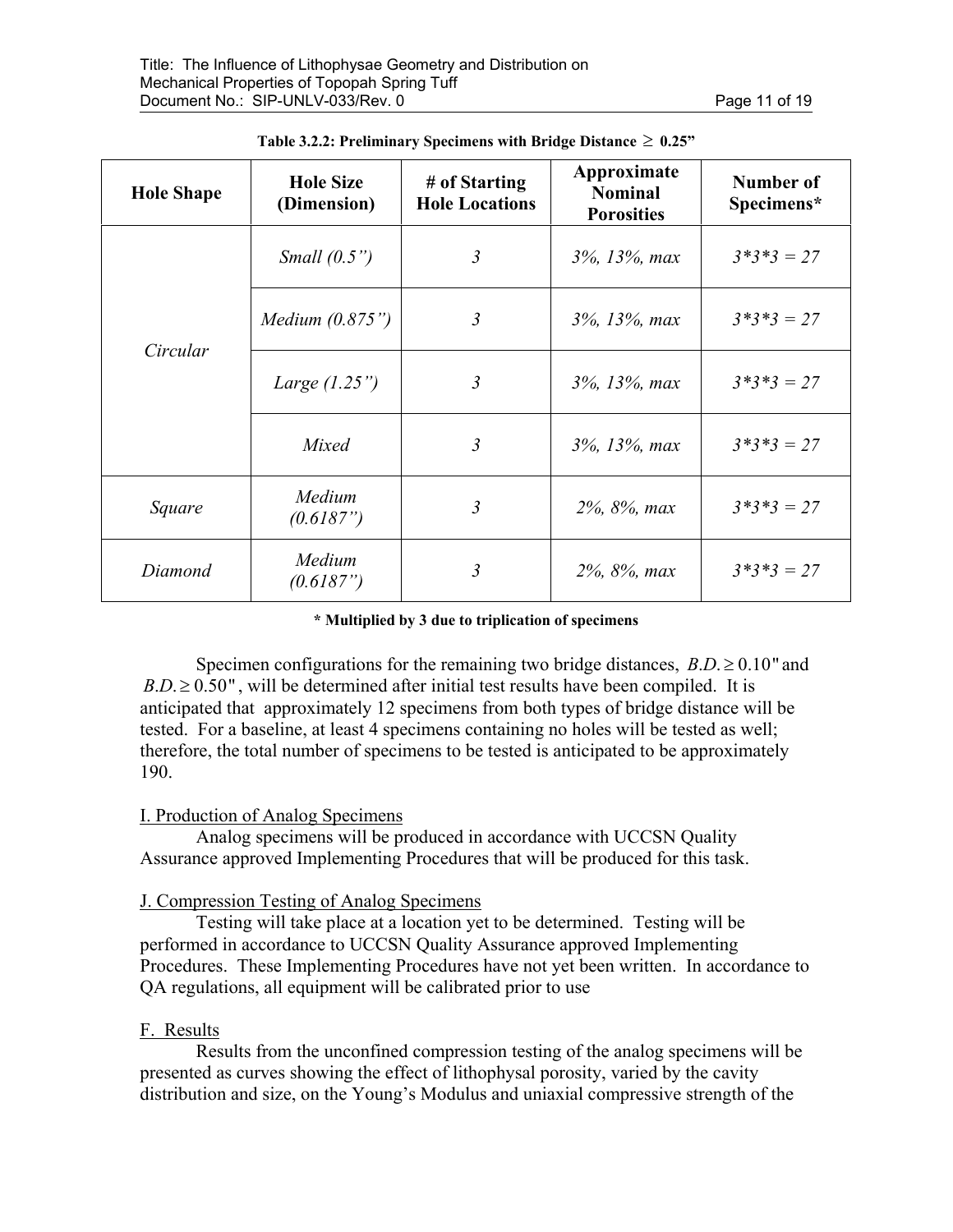specimens. These curves will help to describe the influence of lithophysal geometry and distribution on the mechanical properties of rock.

These results found through analog testing will then be compared to results found through UDEC modeling. This comparison will allow for a verification of numerical PFC.

## **3.3 NUMERICAL ANALYSIS**

Numerical analysis will be performed using Universal Distinct Element Code (UDEC), a command driven code. UDEC version 3.1 will be used to forecast the mechanical behavior of all analog specimens. UDEC will forecast these events by simulating the response of a discontinuous media (such as a jointed rock mass) subjected to either static or dynamic loading.

UDEC requires calibration so that it may accurately reflect the analog material's behavior. Initial specimen tests will be used to calibrate the media so that it is representative of the selected analog material. Calibration will be completed prior to any forecasting. It is anticipated that numerous experimental tests will be required to accurately calibrate the discontinuous media as the analog material.

Once fully calibrated, UDEC will be used to forecast all remaining experimental tests prior to actual, laboratory testing. Upon completion of both numerical and experimental analysis, the result sets will be compared and analyzed to provide insight into the future usage and accuracy of UDEC as a modeling tool for lithophysal rock.

# **3.4 PERSONNEL REQUIREMENTS**

No skills additional to those described within Position Description are necessary for this task.

## **3.5 TEST CONDITIONS**

All samples will be prepared, stored, and tested in a controlled laboratory setting. As all samples will be subject to the same conditions, uniformity of test conditions will be maintained.

# **4.0 PROJECT SCHEDULE**

See Table 4.0.1 for a schedule of the work planned.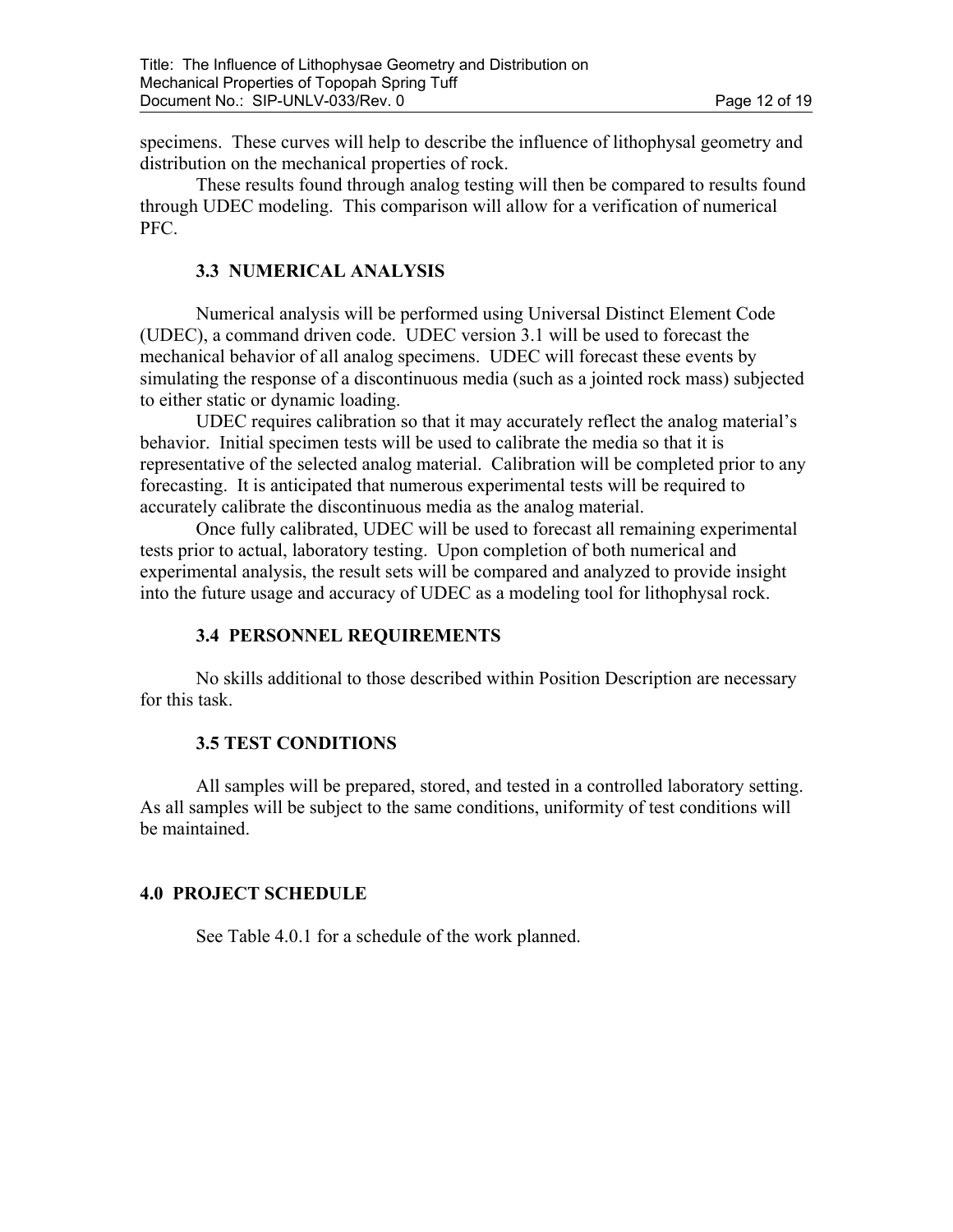Final Report

**Fiscal Year Work Performed 2004 2005 2006** *<sup>2</sup>nd Quarter 3rd Quarter 4th Quarter 1st Quarter 2nd Quarter 3rd Quarter 4th Quarter 1st Quarter 2nd Quarter*  Subtask #1 Test Planning Subtask #2 Material Scoping Subtask #3 Specimen Preparation Subtask #4 **Testing** Subtask #5 Numerical Analysis Quality Assurance Preparation of IPs Data Submittal

**Table 4.0.1: Tentative Schedule for Task 013**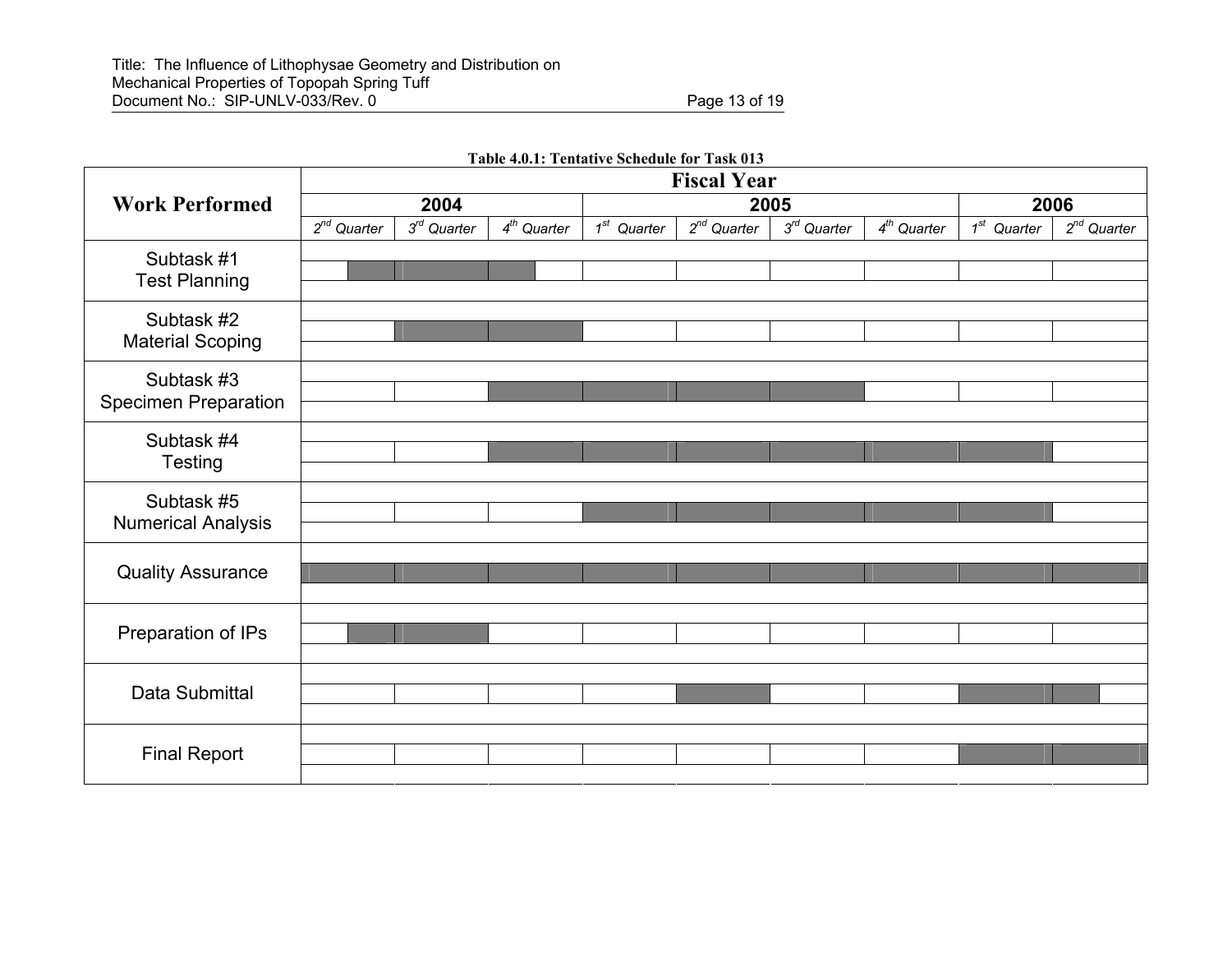## **5.0 INTERFACE CONTROLS**

The personnel involved in this task are listed below.

#### Internal Interfaces

PI: Moses Karakouzian, PhD, PE Investigator: Mohammad Islam Analyst: Justin Fenton

External Interfaces

Yucca Mountain Cooperative Agreement Liaison: Raymond Keeler DOE Technical Task Representative: Jaime Gonzalez

## **6.0 STANDARDS**

 Any required industry standards or criteria will be addressed in accordance with UCCSN Quality Assurance approved Implementing Procedures as addressed in Section 7.0. No special standards are anticipated as being required.

# **7.0 IMPLEMENTING PROCEDURES AND SCIENTIFIC NOTEBOOKS**

Implementing Procedures (IPs) to be used will be dependent upon the selection of analogue material. Current and planned IPs for both Plaster of Paris and Hydrostone® are listed below:

| Plaster of Paris:           | IPLV-034: "Producing Plaster of Paris Specimens with<br>Holes"                                      |
|-----------------------------|-----------------------------------------------------------------------------------------------------|
|                             | IPLV-048: "Surface Preparation of Plaster of Paris"<br>Specimens"                                   |
| $Hydrostone_{\mathbb{R}}$ : | <b>IPLV-0XX:</b> "Producing Hydrostone <sub>®</sub> Specimens with<br>Holes"                        |
|                             | IPLV-0XX: "Surface Preparation of Hydrostone <sub>®</sub><br>Specimens"                             |
| General:                    | IPLV-003: "Analytical & Top-Loading Balance Use"                                                    |
|                             | IPLV-0XX: "Procedure for use, calibration, and data<br>collection for the [compression tester TBD]" |
|                             |                                                                                                     |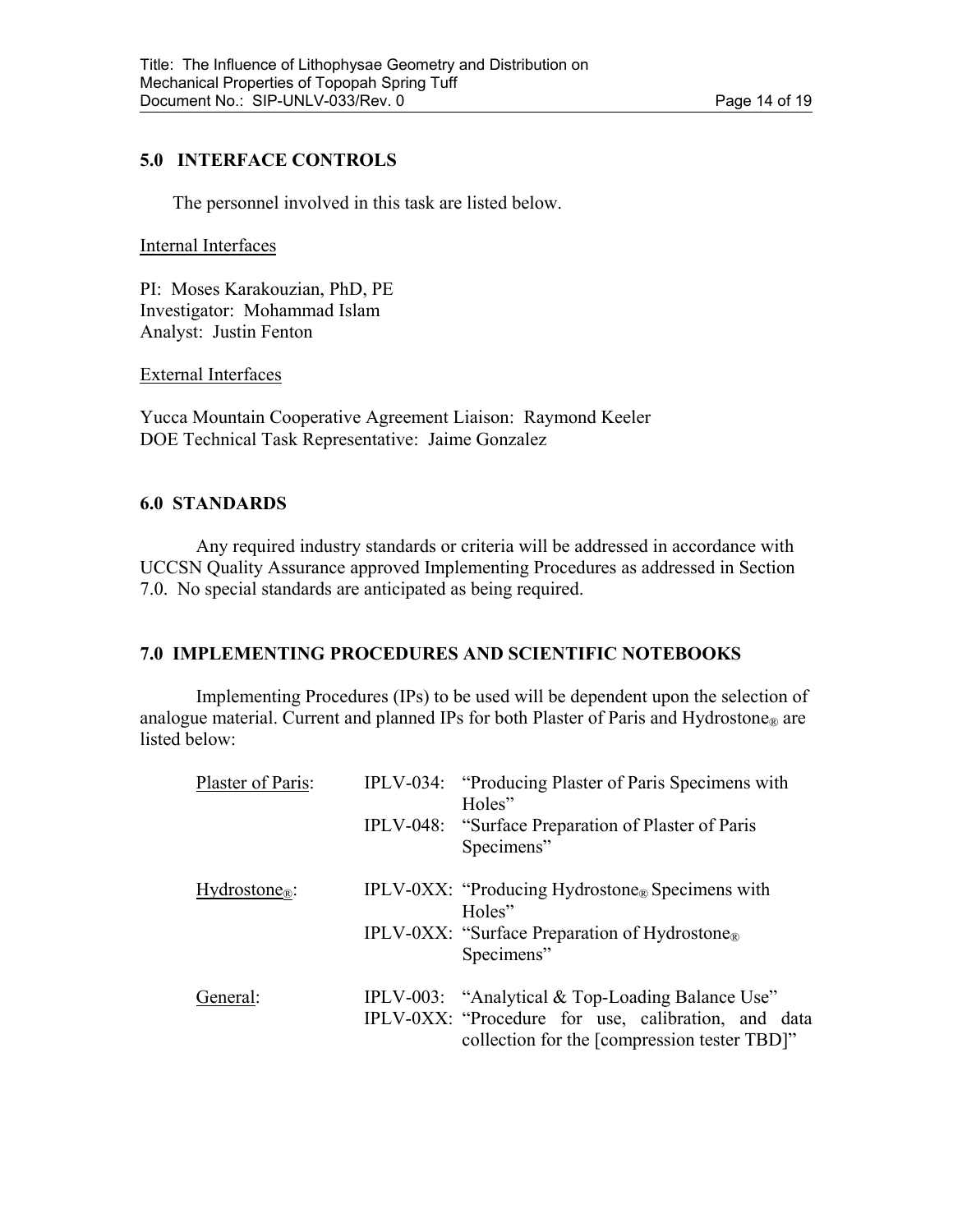All additional IPs required for Task 013 will be prepared in accordance with QAP-2.0, "Quality Assurance Program-Preparation, Approval, and Revision of Procedures."

Initialization and use of the Scientific Notebook will be performed in accordance with QAP-3.0 "Scientific Investigation Control". Mr. Mohammad Islam and Mr. Justin Fenton will be responsible for recording data in the Scientific Notebook and also will be responsible for the control of the Scientific Notebook.

## **8.0 SAMPLES**

 No outside samples will be required for Task 013. Management of all produced samples will follow UCCSN QAP – 8.0, "Identification and Control of Items and Samples". To assure that these guidelines are met, sample management will be properly addressed as necessary within the IP's used for this task.

# **9.0 EQUIPMENT AND INSTRUMENTATION**

 All testing equipment/instrumentation will be calibrated by Bechtel Nevada or other qualified suppliers through the UCCSN Cooperative Agreement. Calibration frequencies and requirements will be established in accordance with QAP 12.0, "Control of Measuring and Test Equipment". The specific items that will require calibration will be determined through the duration of Subtask 1 but will include:

- Load Cell
- **I** LVDTs
- **Electronic Balance**
- Digital Calipers
- Standard Calibration Weight

All testing equipment/instrumentation will be controlled following UCCSN QAP 12.0, "Control of Measuring and Test Equipment".

## **10.0 SOFTWARE AND MODELS**

No software will be developed in this task. The software packages that may be used in this study include:

- UDEC Version 3.1
- Spreadsheet and productivity software, as found in Microsoft Office

These items will be controlled in accordance with QAP 3.2, "Software Management".

No models will be generated or used in this task.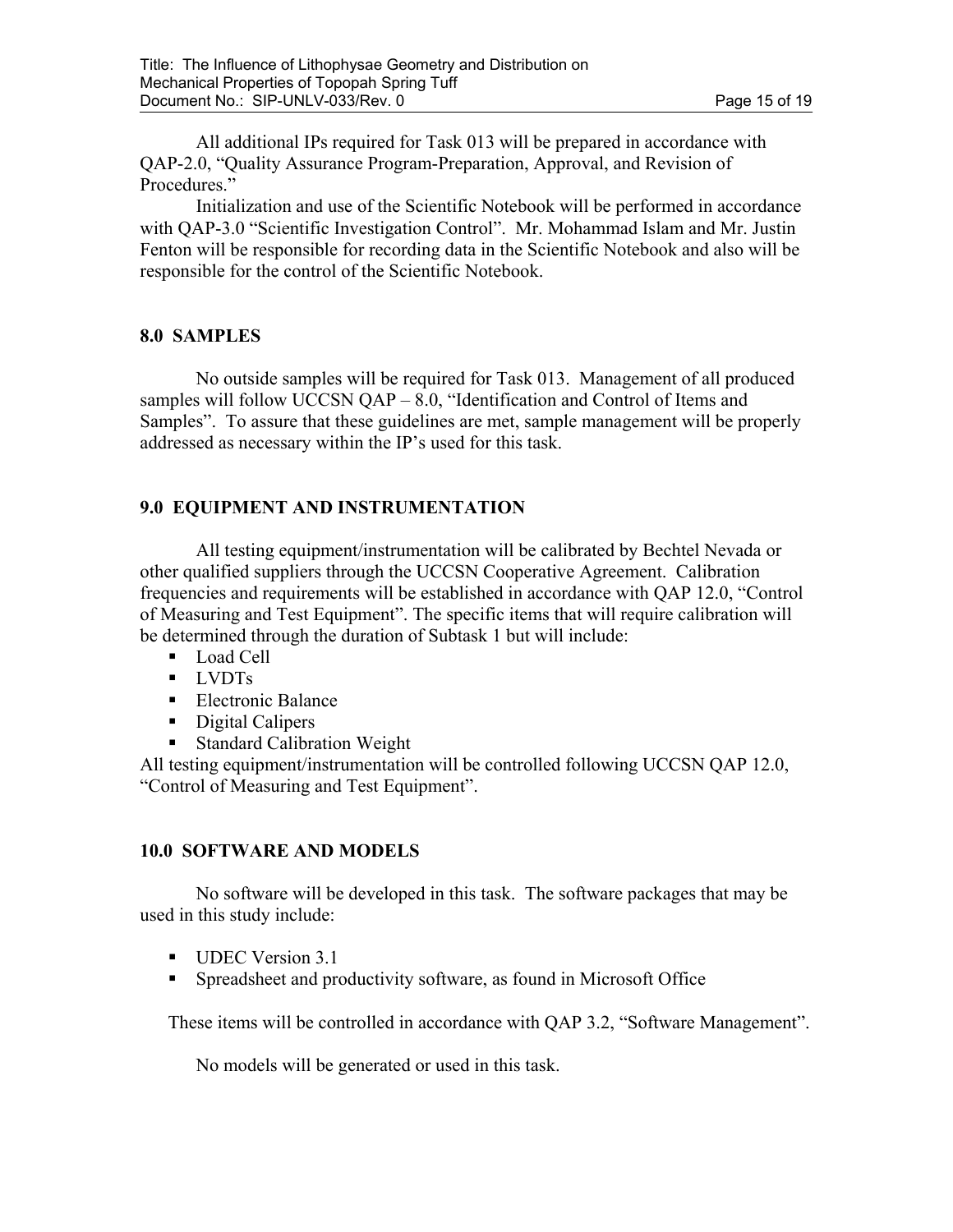# **11.0 PROCUREMENTS AND SUBCONTRACTS**

Calibration items (standards), calibration services, test materials, and specimen testing will be procured, as necessary, in accordance with QAP-7.0, "Control of Quality-Affecting Procurement and Receipt" and QAP-12.0, "Control of Measuring and Test Equipment." A subcontract may be considered for the testing described in Section 3.2, J.

# **12.0 HOLD POINTS / DECISION POINTS**

# **12.1 DECISION POINTS**

There are several decision points (DP's) associated with this SIP. The decision points designated below will be further developed during Subtask 1 of this study:

DP 1. *ANALOG MATERIAL*. Determine analog material(s) to use in Subtask 3 and correspondingly in Subtask 4.

DP 2. *TEST METHOD*. Determine the type of test and associated measuring test equipment to use in Subtask 4.

DP 3. *DATA*. Determine what type of data to record, how to record the data, precision of recorded data, and how to reduce the data acquired in Subtask 4.

DP 4. *CALIBRATION*. Determine calibration checks and calibration frequencies for measuring devices for use in Subtask 3 and Subtask 4.

DP 5. *DETERMINATION OF ACCURACY, PRECISION, AND REPRESENTATIVENESS OF RESULTS*. Objectives and methods of determining these parameters will be developed for data generated during Subtask 4.

DP 6. *MEASUREMENT ERRORS AND UNCERTAINTY*. Determine possible errors and uncertainties for Subtask 4.

# **12.2 DECISION POINT RESOLUTIONS**

DP 1. *ANALOG MA*TERIAL.

 This decision will be resolved upon the completion of Subtask 2: Material Scoping.

# DP 2. *TEST METHODS*

 The analog specimens will be tested under unconfined compression conditions. The testing equipment is yet unknown as it will be dependent on DP 1. This decision point will be resolved during Subtask 1.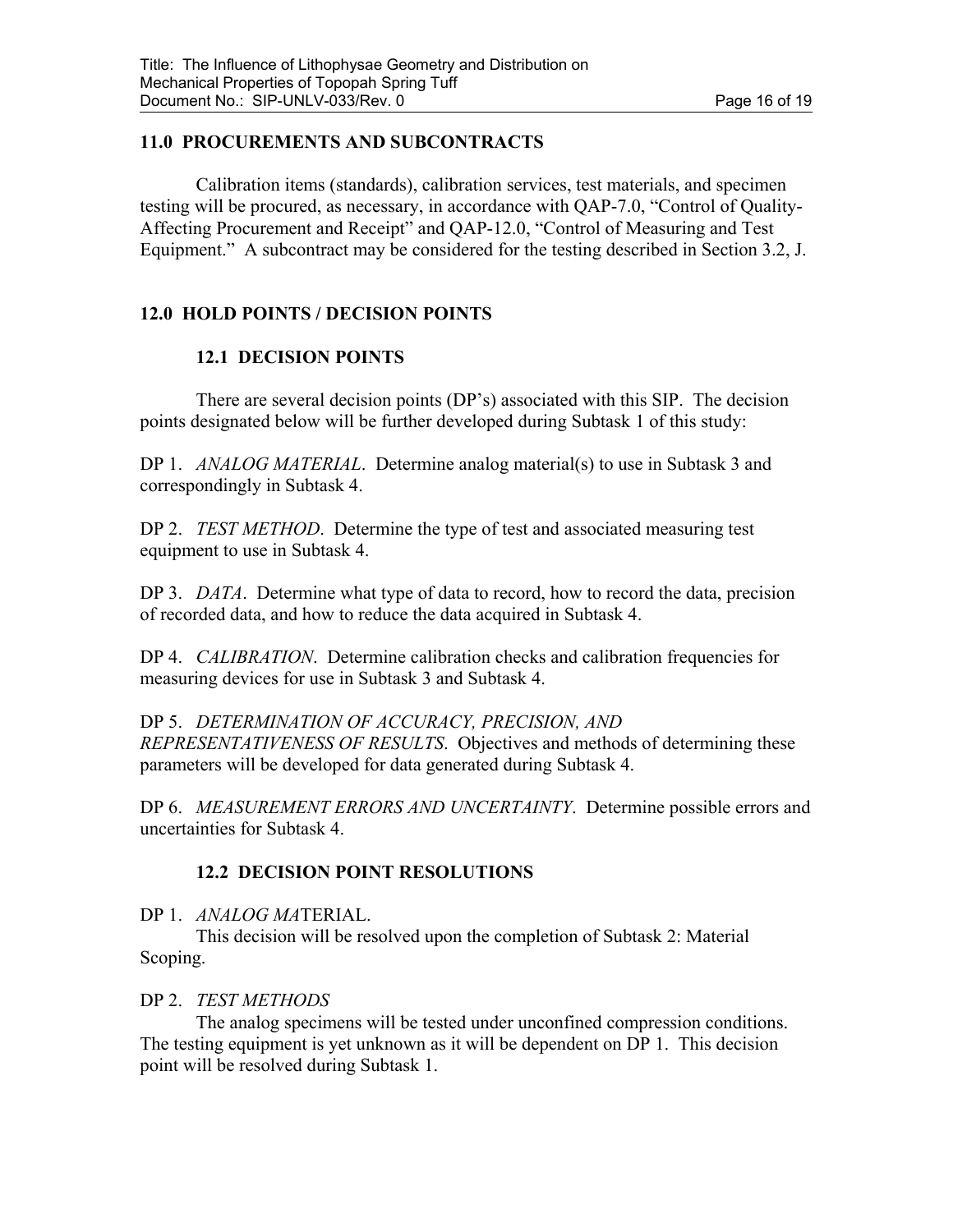## DP 3. *DATA*

 The type of data to record, how to record the data, and how to reduce the data will be covered in Implementing Procedures covering the testing methods that will be utilized.

## DP 4. *CALIBRATION*

 All equipment and instrumentation will be calibrated by Bechtel Nevada or other qualified suppliers through the UCCSN Cooperative Agreement. All calibration requirements will be addressed as necessary within the proper Implementing Procedures.

DP 5. *DETERMINATION OF ACCURACY, PRECISION AND REPRESENTATIVENESS OF RESULTS*  Decision Point 5 is addressed in Section 13.1 of this SIP.

DP 6. *ERROR AND UNCERTAINTY* Decision Point 6 is addressed in Section 13.2 of this SIP.

# **13.0 QUALITY CONTROL**

# **13.1 ACCURACY, PRECISION, AND REPRESENTATIVENESS**

#### A. Accuracy

 Accuracy is a generic concept related to the closeness of agreement between test results and an accepted test value (ASTM E177). For Task 013, the accuracy concept is only related to the accuracy of a measuring process. Accuracy of the measuring processes will be ensured using the following techniques:

- Ensuring all equipment has been calibrated and the calibration period has not elapsed.
- Following Quality Assurance approved Implementing Procedures for all testing and measuring processes.

## B. Precision

 The precision of a measurement process is a generic concept related to the closeness of agreement among multiple test results obtained under prescribed like conditions from the measurement process being evaluated (ASTM E177). For Task 013, precision will be evaluated through the comparison of triplicate specimens.

## C. Representativeness

 Representativeness of the work will depend solely on the representativeness of the specimens. Though the current analog material is yet to be determined, it will be a manmade material with all specimens being prepared using Quality Assurance approved Implementing Procedures under controlled laboratory conditions. The methods used to produce specimens and the manner in which the holes will be distributed will ensure the representativeness of the test specimens.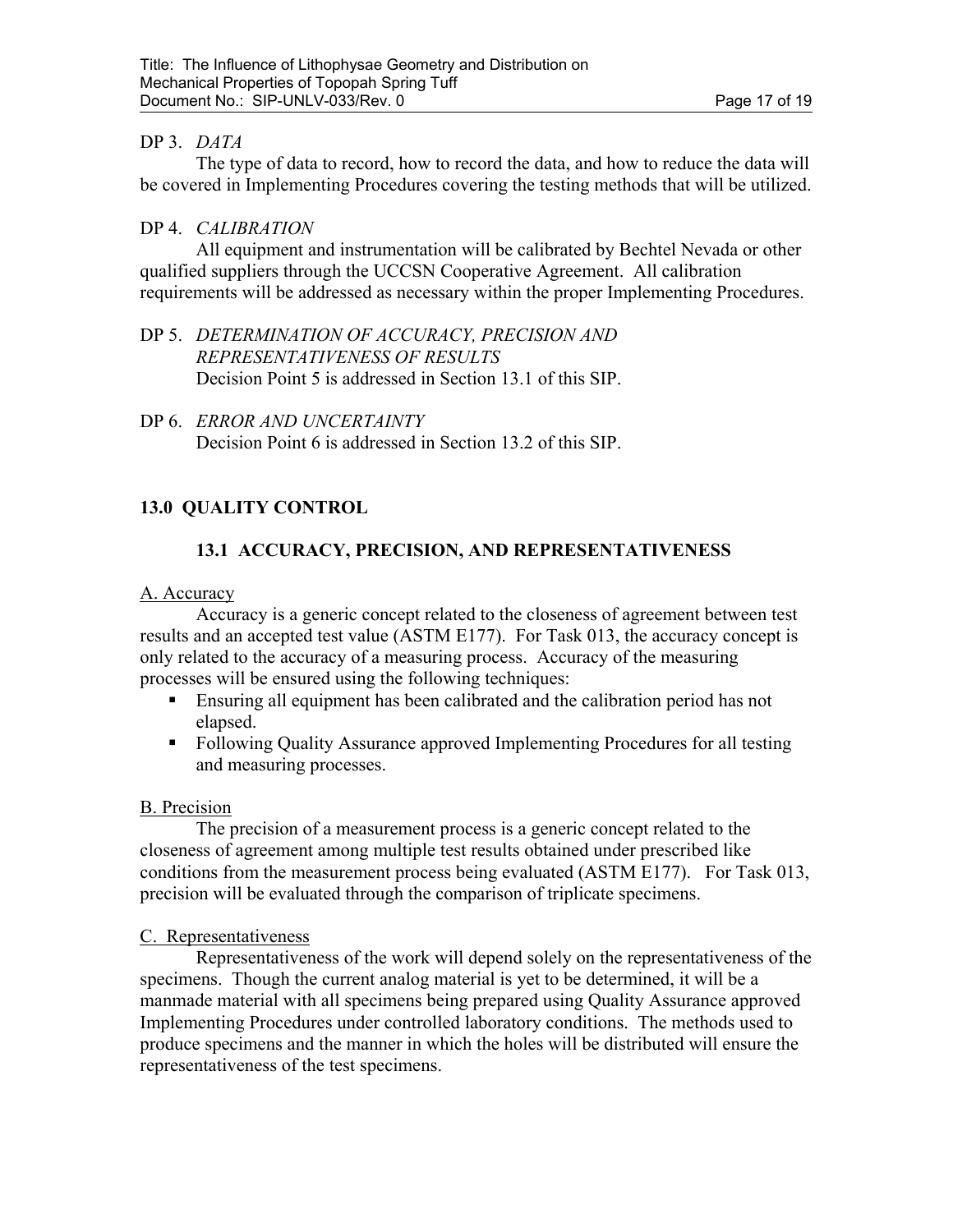## **13.2 POTENTIAL SOURCES OF ERROR/UNCERTAINTY**

#### A. Human Error

 Proper QA and IP training as well as maintained attention to detail should minimize the risk of human error.

#### B. Instrumentation and Equipment Error

 Ensuring calibration and checks of instrument compliance with calibration should minimize the risk of instrumentation and equipment error.

#### C. Specimen Preparation Error

 For the mechanical testing of specimens, it is very important that specimens meet or exceed the required specimen tolerances; therefore, specimen preparation will follow a Quality Assurance approved Implementing Procedure to minimize the risk of specimen preparation error.

#### D. Uncertainty

 Uncertainty throughout this task may occur but will attempt to be minimized throughout this task. Uncertainty due to the limited number of samples tested may occur but is addressed through the testing of three like specimens. Nevertheless, all predictions, extrapolations, professional judgments, and assumptions derived from the numerical model and experimental testing must be put through uncertainty analysis.

## **14.0 DATA RECORDING, REDUCTION, AND REPORTING**

All data recording, reduction, and reporting issues will be addressed in the Implementing Procedures that will be developed for Task 013. These Implementing Procedures will meet all requirements of QAP – 3.1, "Control of Electronic Data" and QAP – 3.6, "Submittal of Data".

## **15.0 REVIEWS AND VERIFICATIONS**

Internal verification of all data will be performed to check compliance with the Implementing Procedures and to verify the accuracy of data reduction. Internal technical review will be performed and documented on data, scientific notebooks, and deliverables generated in this task.

Any report of generated data without full internal verification will be labeled as preliminary data. Technical reports described and other products will be reviewed in accordance with QAP-3.4, "Technical Reports." Scientific notebooks will be reviewed in accordance with QAP-3.0, "Scientific Investigation Control." Technical QA reviews will be conducted when reports have been completed.